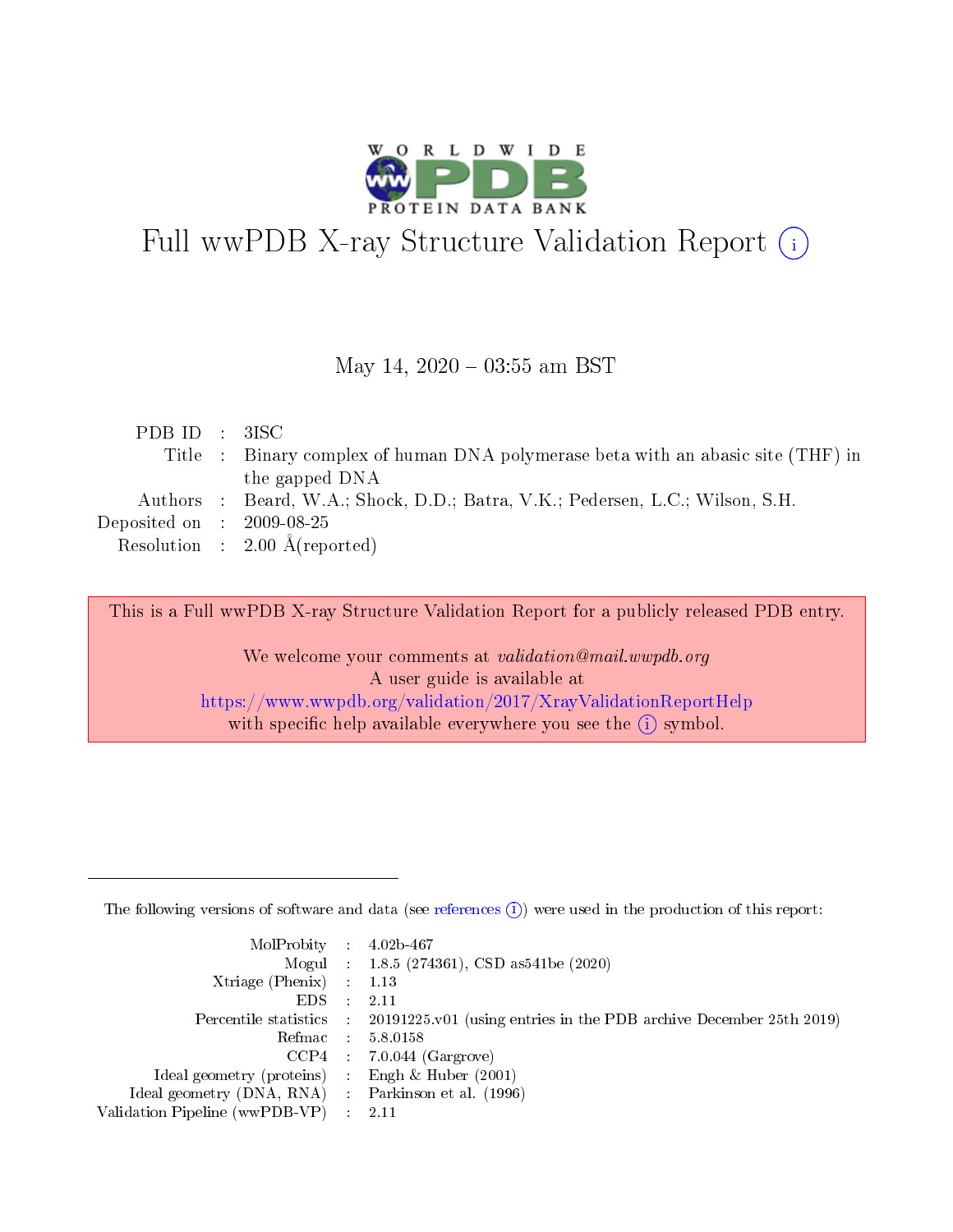# 1 [O](https://www.wwpdb.org/validation/2017/XrayValidationReportHelp#overall_quality)verall quality at a glance  $(i)$

The following experimental techniques were used to determine the structure: X-RAY DIFFRACTION

The reported resolution of this entry is 2.00 Å.

Percentile scores (ranging between 0-100) for global validation metrics of the entry are shown in the following graphic. The table shows the number of entries on which the scores are based.



| Metric                | Whole archive<br>$(\#\text{Entries})$ | Similar resolution<br>(#Entries, resolution range( $\AA$ )) |
|-----------------------|---------------------------------------|-------------------------------------------------------------|
| $R_{free}$            | 130704                                | $8085(2.00-2.00)$                                           |
| Clashscore            | 141614                                | $9178(2.00-2.00)$                                           |
| Ramachandran outliers | 138981                                | $9054(2.00-2.00)$                                           |
| Sidechain outliers    | 138945                                | $9053(2.00-2.00)$                                           |
| RSRZ outliers         | 127900                                | $7900(2.00-2.00)$                                           |

The table below summarises the geometric issues observed across the polymeric chains and their fit to the electron density. The red, orange, yellow and green segments on the lower bar indicate the fraction of residues that contain outliers for  $>=3, 2, 1$  and 0 types of geometric quality criteria respectively. A grey segment represents the fraction of residues that are not modelled. The numeric value for each fraction is indicated below the corresponding segment, with a dot representing fractions  $\epsilon=5\%$  The upper red bar (where present) indicates the fraction of residues that have poor fit to the electron density. The numeric value is given above the bar.

| Mol      |   | $\boxed{\text{Chain} \mid \text{Length}}$ | Quality of chain |                  |
|----------|---|-------------------------------------------|------------------|------------------|
|          | А | 335                                       | 4%<br>86%        | 11%<br>$\bullet$ |
| ച        |   | .5                                        | 80%              | 20%              |
| ാ<br>- 1 | D | 10                                        | 70%              | 30%              |
| -4       | m | 16                                        | 88%              | 13%              |

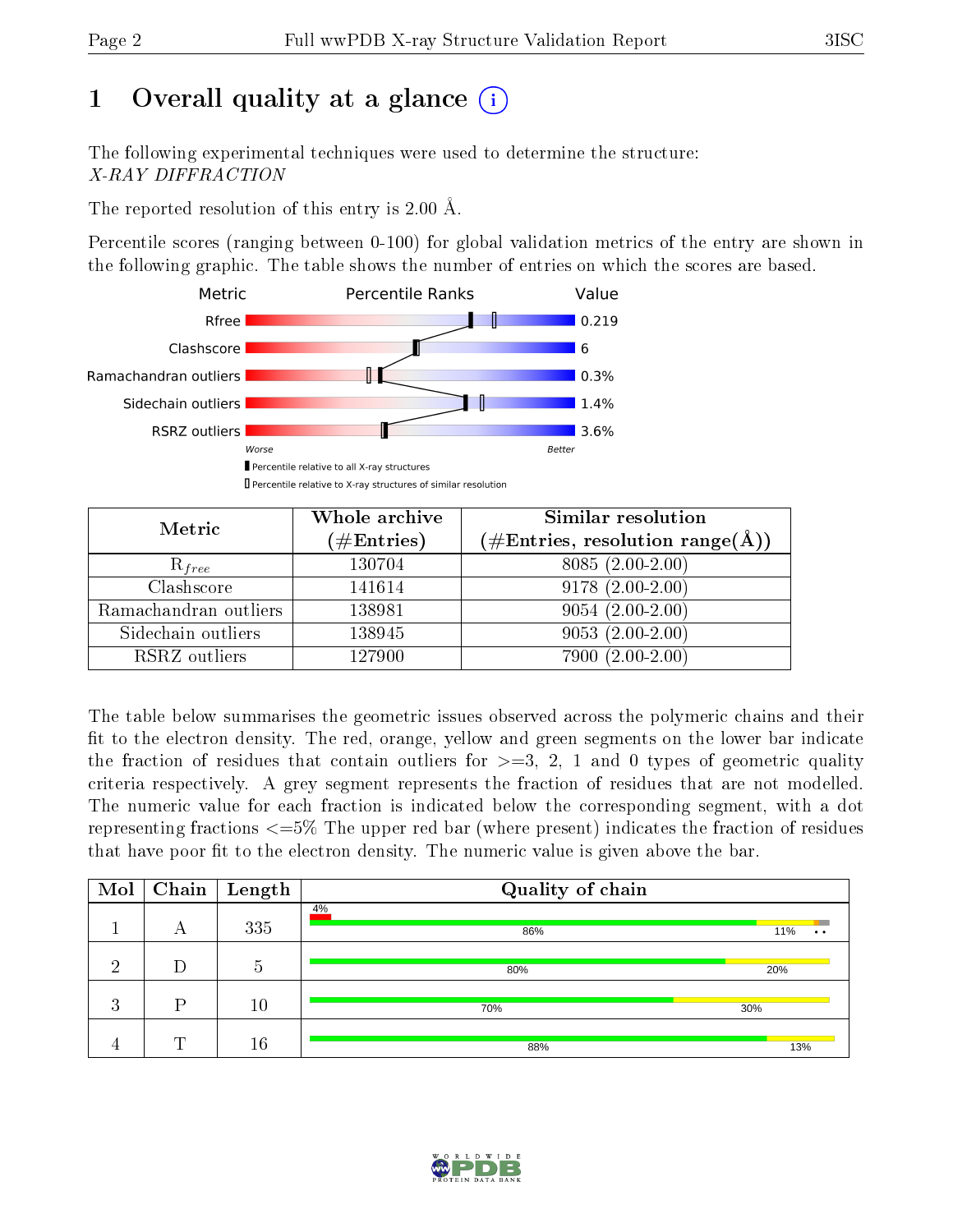# 2 Entry composition  $\left( \cdot \right)$

There are 6 unique types of molecules in this entry. The entry contains 3774 atoms, of which 0 are hydrogens and 0 are deuteriums.

In the tables below, the ZeroOcc column contains the number of atoms modelled with zero occupancy, the AltConf column contains the number of residues with at least one atom in alternate conformation and the Trace column contains the number of residues modelled with at most 2 atoms.

Molecule 1 is a protein called DNA polymerase beta.

| Mol | Chain | Residues |                      | Atoms    |     |     | ZeroOcc | $\mid$ AltConf $\mid$ Trace |  |  |
|-----|-------|----------|----------------------|----------|-----|-----|---------|-----------------------------|--|--|
|     |       | 327      | <b>Total</b><br>2638 | $1667\,$ | 460 | 502 |         |                             |  |  |

• Molecule 2 is a DNA chain called  $5^{\prime}$ -D(P\*GP\*TP\*CP\*GP\*G)-3'.

| Mol | Chain   Residues | $\bm{\mathrm{Atoms}}$ |                    | $ZeroOcc \   \ AltConf \  $ | $\perp$ Trace |  |  |  |
|-----|------------------|-----------------------|--------------------|-----------------------------|---------------|--|--|--|
|     |                  | <b>Total</b><br>106   | $\mathbf{C}$<br>49 | - 20-                       | - 32          |  |  |  |

Molecule 3 is a DNA chain called 5'-D(\*GP\*CP\*TP\*GP\*AP\*TP\*GP\*CP\*GP\*C)-3'.

| Mol | Chain   Residues | $\rm\bf Atoms$ |                    | $\rm ZeroOcc$   Alt $\rm Conf$   Trace |    |  |  |  |
|-----|------------------|----------------|--------------------|----------------------------------------|----|--|--|--|
|     | $10\,$           | Total<br>203   | $\mathbf{C}$<br>97 | -38                                    | 59 |  |  |  |

 Molecule 4 is a DNA chain called 5'-D(\*CP\*CP\*GP\*AP\*CP\*(3DR)P\*GP\*CP\*GP\*CP\*A  $P^*TP^*CP^*AP^*GP^*C$ -3'.

| Mol |   | Chain   Residues | Atoms        |                     |      | ZeroOcc   AltConf   Trace |  |  |  |
|-----|---|------------------|--------------|---------------------|------|---------------------------|--|--|--|
|     | ᠆ | $^{\rm 16}$      | Total<br>312 | $\mathbf{C}$<br>148 | - 58 | - 91                      |  |  |  |

• Molecule 5 is SODIUM ION (three-letter code: NA) (formula: Na).

|  | $\blacksquare$ Mol $\vert$ Chain $\vert$ Residues $\vert$ | Atoms | $\,$ ZeroOcc $\,$ AltConf $\,$ |  |
|--|-----------------------------------------------------------|-------|--------------------------------|--|
|  |                                                           | Total |                                |  |

• Molecule 6 is water.

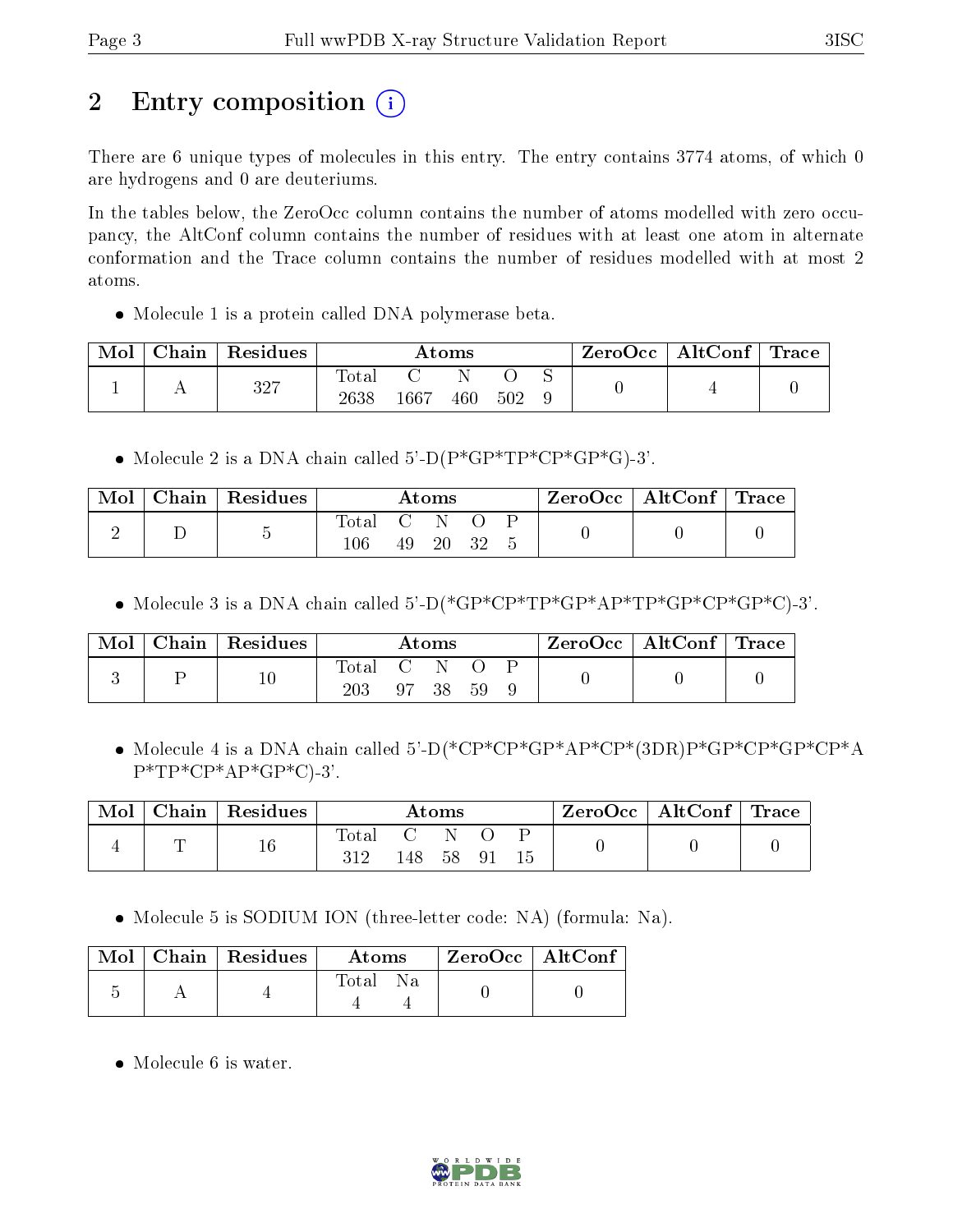| Mol | Chain | Residues | Atoms                                   | $ZeroOcc \mid AltConf \mid$ |
|-----|-------|----------|-----------------------------------------|-----------------------------|
| 6   | А     | 390      | Total<br>$\left( \right)$<br>390<br>390 |                             |
| 6   | D     | 23       | Total<br>$\left($<br>23<br>23           |                             |
| 6   | Р     | 46       | Total<br>$\Omega$<br>46<br>46           |                             |
| 6   | T     | 52       | Total<br>$\Omega$<br>52<br>52           |                             |

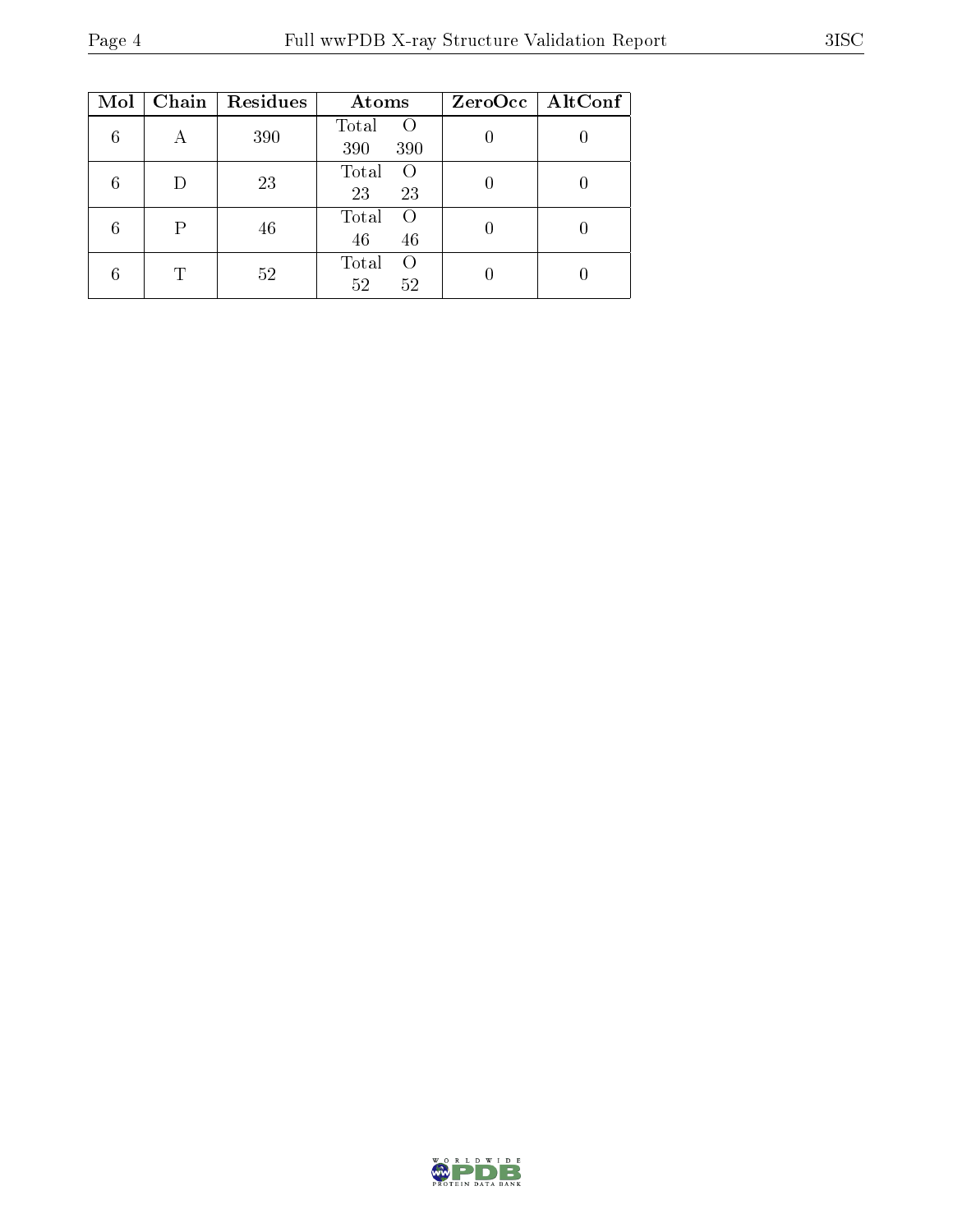# 3 Residue-property plots  $(i)$

These plots are drawn for all protein, RNA and DNA chains in the entry. The first graphic for a chain summarises the proportions of the various outlier classes displayed in the second graphic. The second graphic shows the sequence view annotated by issues in geometry and electron density. Residues are color-coded according to the number of geometric quality criteria for which they contain at least one outlier: green  $= 0$ , yellow  $= 1$ , orange  $= 2$  and red  $= 3$  or more. A red dot above a residue indicates a poor fit to the electron density (RSRZ  $> 2$ ). Stretches of 2 or more consecutive residues without any outlier are shown as a green connector. Residues present in the sample, but not in the model, are shown in grey.

| 4%<br>Chain A: | 86%                                                                       | 11% |  |
|----------------|---------------------------------------------------------------------------|-----|--|
|                |                                                                           |     |  |
|                |                                                                           |     |  |
|                | • Molecule 2: 5'-D( $P*GP*TP*CP*GP*GP*G$ )-3'                             |     |  |
| Chain D:       | 80%                                                                       | 20% |  |
|                |                                                                           |     |  |
|                | • Molecule 3: 5'-D(*GP*CP*TP*GP*AP*TP*GP*CP*GP*C)-3'                      |     |  |
| Chain P:       | 70%                                                                       | 30% |  |
|                |                                                                           |     |  |
|                | • Molecule 4: 5'-D(*CP*CP*GP*AP*CP*(3DR)P*GP*CP*GP*CP*AP*TP*CP*AP*GP*C)-3 |     |  |
| Chain T:       | 88%                                                                       | 13% |  |
|                |                                                                           |     |  |

• Molecule 1: DNA polymerase beta

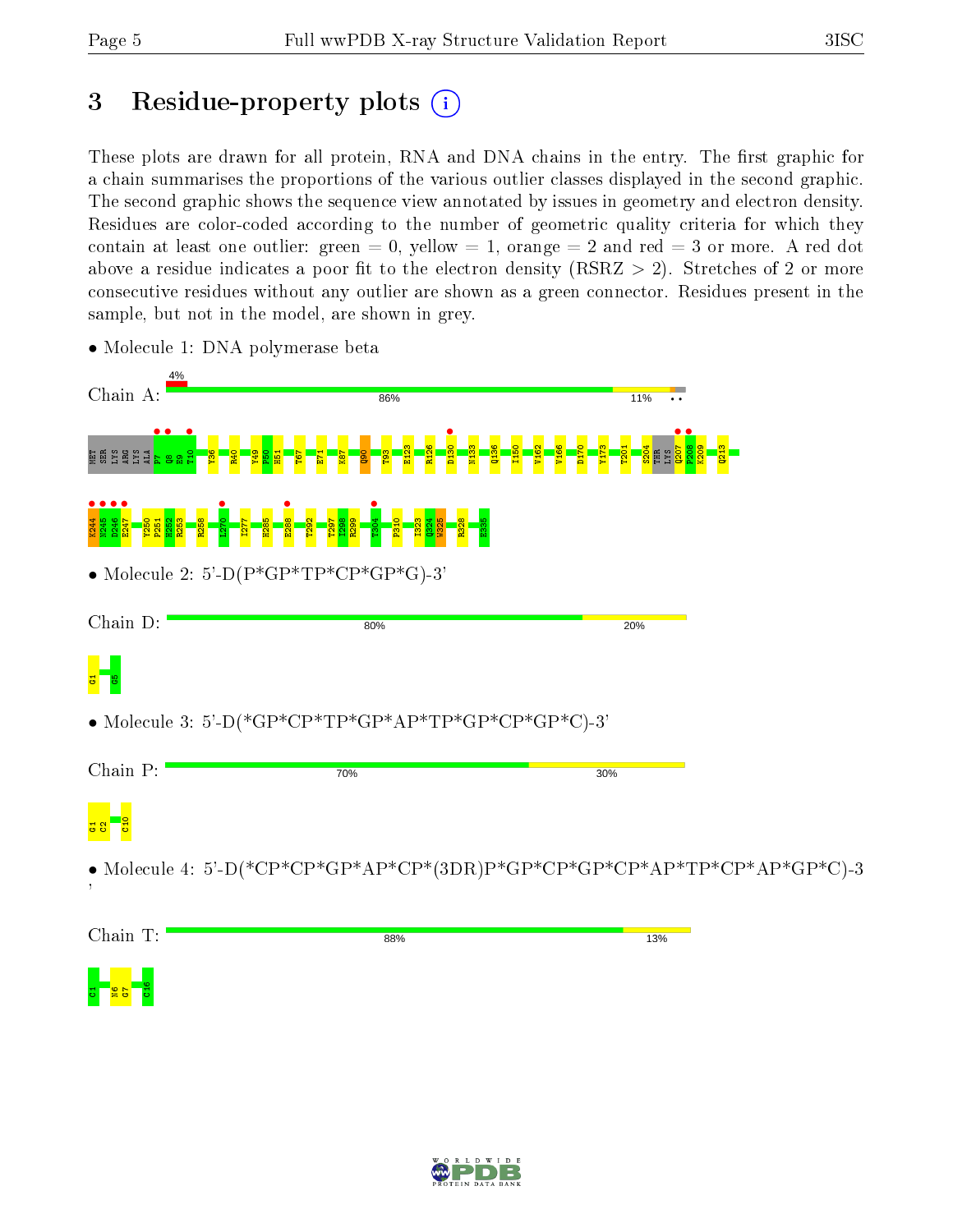# 4 Data and refinement statistics  $(i)$

| Property                                                             | Value                                            | Source     |
|----------------------------------------------------------------------|--------------------------------------------------|------------|
| Space group                                                          | P 1 21 1                                         | Depositor  |
| Cell constants                                                       | 79.30Å<br>$54.41\text{\AA}$<br>54.95Å            |            |
| a, b, c, $\alpha$ , $\beta$ , $\gamma$                               | $90.00^\circ$<br>$105.80^\circ$<br>$90.00^\circ$ | Depositor  |
| Resolution $(A)$                                                     | $-2.00$<br>21.81                                 | Depositor  |
|                                                                      | 21.80<br>$-2.00$                                 | <b>EDS</b> |
| % Data completeness                                                  | $\overline{96.4}$ $(21.81 - 2.00)$               | Depositor  |
| (in resolution range)                                                | $96.3(21.80-2.00)$                               | <b>EDS</b> |
| $R_{merge}$                                                          | 0.06                                             | Depositor  |
| $\mathrm{R}_{sym}$                                                   | (Not available)                                  | Depositor  |
| $\sqrt{I/\sigma(I)} > 1$                                             | 3.29 (at $1.99\text{\AA}$ )                      | Xtriage    |
| Refinement program                                                   | <b>CNS 1.1</b>                                   | Depositor  |
|                                                                      | $\overline{0.186}$ ,<br>0.227                    | Depositor  |
| $R, R_{free}$                                                        | 0.178<br>0.219<br>$\ddot{\phantom{a}}$           | DCC        |
| $\mathcal{R}_{free}$ test set                                        | 2915 reflections $(9.69\%)$                      | wwPDB-VP   |
| Wilson B-factor $(A^2)$                                              | 20.8                                             | Xtriage    |
| Anisotropy                                                           | 0.239                                            | Xtriage    |
| Bulk solvent $k_{sol}(e/\mathring{A}^3)$ , $B_{sol}(\mathring{A}^2)$ | $0.32$ , $52.2$                                  | <b>EDS</b> |
| L-test for twinning <sup>2</sup>                                     | $< L >$ = 0.49, $< L2$ = 0.33                    | Xtriage    |
| Estimated twinning fraction                                          | $0.025$ for $1, -k, h$                           | Xtriage    |
| $F_o, F_c$ correlation                                               | 0.95                                             | <b>EDS</b> |
| Total number of atoms                                                | 3774                                             | wwPDB-VP   |
| Average B, all atoms $(A^2)$                                         | $25.0\,$                                         | wwPDB-VP   |

Xtriage's analysis on translational NCS is as follows: The largest off-origin peak in the Patterson function is  $6.29\%$  of the height of the origin peak. No significant pseudotranslation is detected.

<sup>&</sup>lt;sup>2</sup>Theoretical values of  $\langle |L| \rangle$ ,  $\langle L^2 \rangle$  for acentric reflections are 0.5, 0.333 respectively for untwinned datasets, and 0.375, 0.2 for perfectly twinned datasets.



<span id="page-5-1"></span><span id="page-5-0"></span><sup>1</sup> Intensities estimated from amplitudes.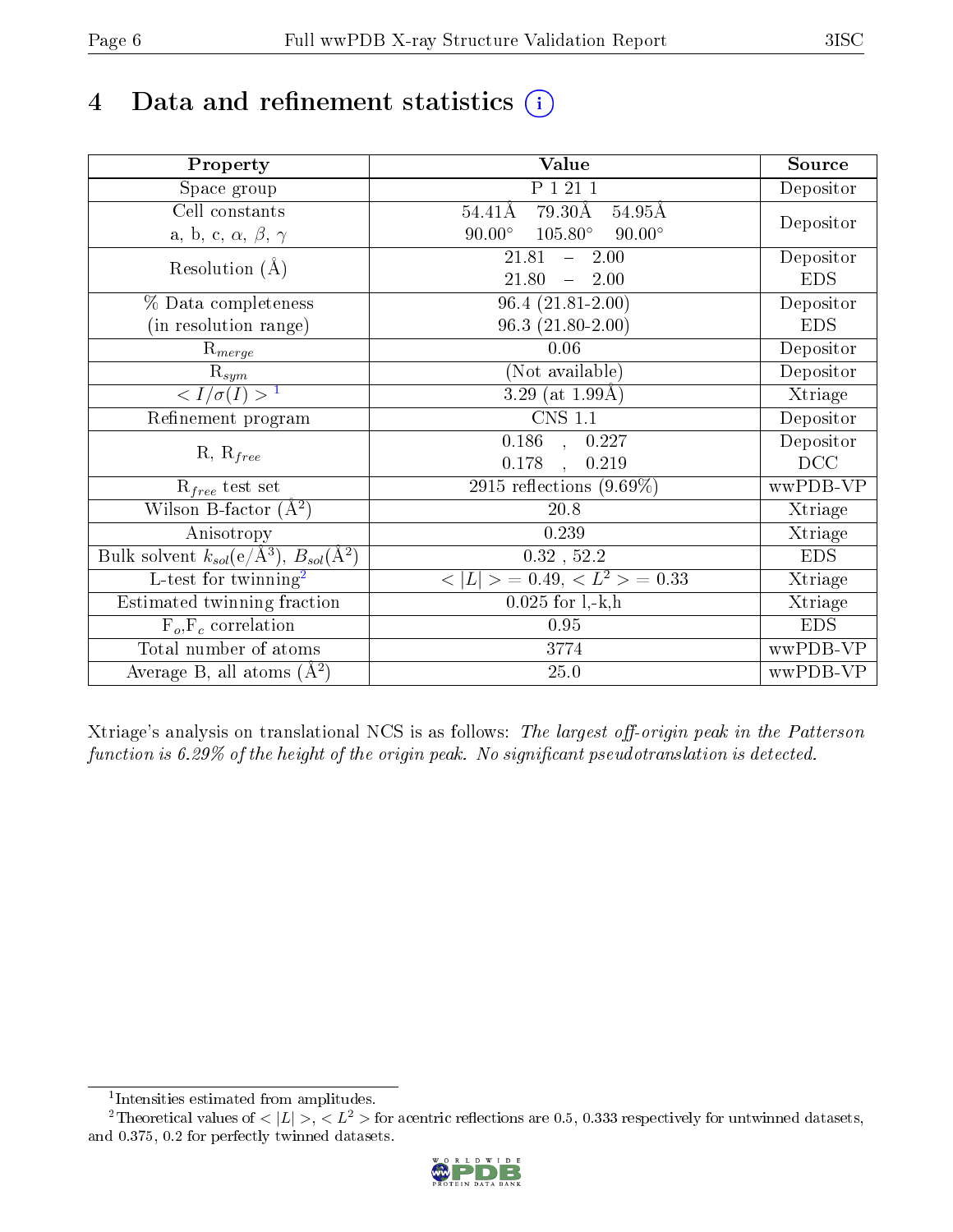# 5 Model quality  $(i)$

# 5.1 Standard geometry  $(i)$

Bond lengths and bond angles in the following residue types are not validated in this section: NA, 3DR

The Z score for a bond length (or angle) is the number of standard deviations the observed value is removed from the expected value. A bond length (or angle) with  $|Z| > 5$  is considered an outlier worth inspection. RMSZ is the root-mean-square of all Z scores of the bond lengths (or angles).

| Mol | Chain |      | Bond lengths                 | Bond angles |          |
|-----|-------|------|------------------------------|-------------|----------|
|     |       | RMSZ | # $ Z >5$                    | <b>RMSZ</b> | # Z  > 5 |
|     |       | 0.30 | 0/2687                       | 0.53        | 0/3611   |
| 2   | Ð     | 0.83 | $1/118$ $(0.8\%)$            | 0.79        | /179     |
| 3   | р     | 0.39 | 0/227                        | 0.77        | /349     |
|     | T     | 0.32 | 0/336                        | 0.79        | /513     |
| AH  | ΑH    | 0.34 | $^{\prime}3368$<br>$(0.0\%)$ | 0.60        | 4652     |

All (1) bond length outliers are listed below:

|  |  |                          | Mol   Chain   Res   Type   Atoms   Z   Observed(A)   Ideal(A) |  |
|--|--|--------------------------|---------------------------------------------------------------|--|
|  |  | $DG$   $OP3-P$   $-7.13$ |                                                               |  |

There are no bond angle outliers.

There are no chirality outliers.

There are no planarity outliers.

### 5.2 Too-close contacts  $(i)$

In the following table, the Non-H and H(model) columns list the number of non-hydrogen atoms and hydrogen atoms in the chain respectively. The H(added) column lists the number of hydrogen atoms added and optimized by MolProbity. The Clashes column lists the number of clashes within the asymmetric unit, whereas Symm-Clashes lists symmetry related clashes.

|  |      |      | Mol   Chain   Non-H   H(model)   H(added)   Clashes   Symm-Clashes |
|--|------|------|--------------------------------------------------------------------|
|  | 2638 | 2628 |                                                                    |
|  | 106  |      |                                                                    |
|  | 203  | 14   |                                                                    |
|  | 312  | -76  |                                                                    |
|  |      |      |                                                                    |
|  | 390  |      |                                                                    |

Continued on next page...

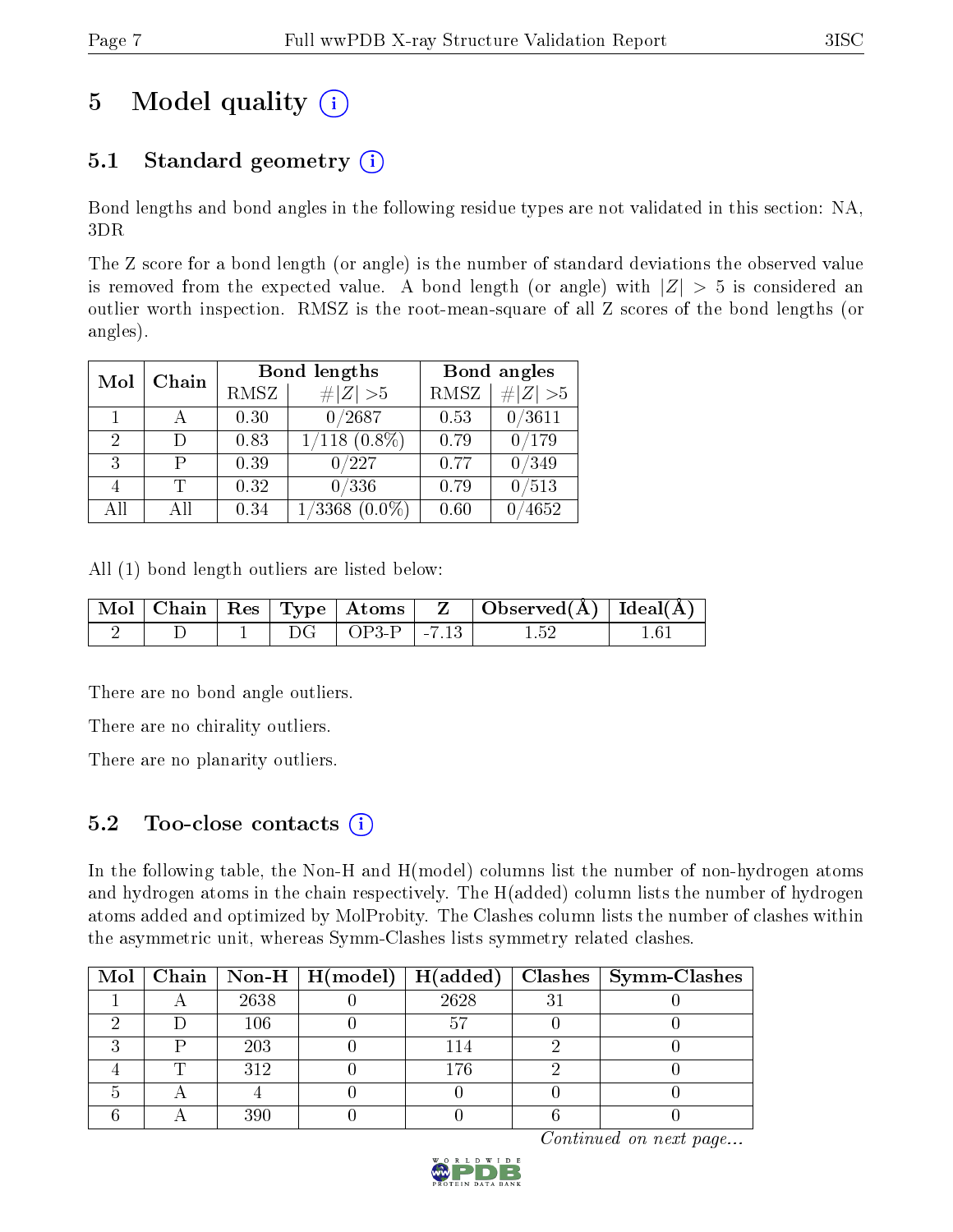| Mol |  |      | Chain   Non-H   H(model)   H(added)   Clashes   Symm-Clashes |
|-----|--|------|--------------------------------------------------------------|
|     |  |      |                                                              |
|     |  |      |                                                              |
|     |  |      |                                                              |
|     |  | 2975 |                                                              |

Continued from previous page...

The all-atom clashscore is defined as the number of clashes found per 1000 atoms (including hydrogen atoms). The all-atom clashscore for this structure is 6.

All (35) close contacts within the same asymmetric unit are listed below, sorted by their clash magnitude.

| Atom-1                        | Atom-2                     | Interatomic       | Clash             |
|-------------------------------|----------------------------|-------------------|-------------------|
|                               |                            | distance $(A)$    | overlap $(\AA)$   |
| 1: A:36:TYR:CZ                | 1:A:40:ARG:HD2             | $\overline{2.08}$ | 0.88              |
| 1:A:244:LYS:HE3               | 1: A:250:TYR:OH            | 1.93              | 0.69              |
| 1: A:67:THR:O                 | 1:A:71[B]:GLU:HG3          | 1.93              | 0.68              |
| 1:A:285:HIS:O                 | 1:A:288:GLU:HG2            | 1.96              | 0.66              |
| 1:A:258:ARG:HG3               | 6:A:662:HOH:O              | 1.96              | 0.65              |
| 4:T:6:3DR:H2"                 | 4:T:7:DG:H5'               | 1.81              | 0.62              |
| 1:A:87:LYS:HD2                | 1:A:90[A]:GLN:OE1          | $\overline{2.03}$ | 0.59              |
| 1:A:90[A]:GLN:NE2             | $6:\overline{A:498:HOH:O}$ | 2.36              | 0.59              |
| 1: A:36:TYR:CE1               | 1:A:40:ARG:HD2             | 2.39              | 0.57              |
| 1: A:209: LYS:O               | 1:A:213[B]:GLN:HG3         | $\overline{2.11}$ | 0.51              |
| 1:A:170:ASP:HB3               | 1: A:173: TYR: CD2         | 2.46              | 0.51              |
| 3:P:1:DG:H2"                  | 3:P:2:DC:H5'               | 1.94              | 0.49              |
| 1:A:299:ARG:HG2               | 1: A:310: PRO:HA           | 1.94              | 0.49              |
| 1:A:323:ILE:HG13              | 1:A:325:TRP:HB2            | 1.94              | 0.48              |
| 1: A:251: PRO:HG2             | 1:A:253:ARG:CZ             | 2.44              | 0.47              |
| 6: A:608:HOH:O                | 3:P:10:DC:H4'              | 2.15              | 0.47              |
| 1: A:87:LYS:O                 | 1:A:90[B]:GLN:HG2          | 2.15              | 0.46              |
| 1:A:123:GLU:HG3               | 1:A:126:ARG:NH2            | $\overline{2.31}$ | 0.46              |
| 1: A: 123: GLU: HG3           | 1:A:126:ARG:HH21           | 1.81              | 0.45              |
| $1:\overline{A:201:THR:H}$    | 1:A:204:SER:HB2            | 1.80              | $\overline{0.45}$ |
| 1:A:150:ILE:HG12              | 1:A:253:ARG:HD2            | 1.97              | 0.45              |
| 1:A:90[A]:GLN:HG2             | 1:A:90[A]:GLN:O            | $\overline{2.17}$ | 0.44              |
| 1: A:244:LYS:HB3              | 1: A:247: GLU:OE1          | 2.18              | 0.44              |
| 1: A:93:THR:HG22              | 6:A:661:HOH:O              | 2.17              | 0.44              |
| 1: A: 123: GLU: H             | 1:A:123:GLU:CD             | $\overline{2.21}$ | 0.43              |
| 1:A:207:GLN:C                 | 1:A:209:LYS:H              | 2.21              | 0.43              |
| 1: A:285: HIS: HA             | 1: A:288: GLU:OE2          | 2.20              | 0.42              |
| 1: A: 162: VAL: O             | 1:A:166:VAL:HG23           | 2.20              | 0.42              |
| 1: A: 133: ASN: OD1           | 1:A:136:GLN:HG3            | 2.19              | 0.42              |
| $1: A:49:TYR: \overline{CE1}$ | 1: A:51: HIS: HB2          | 2.54              | 0.42              |

Continued on next page...

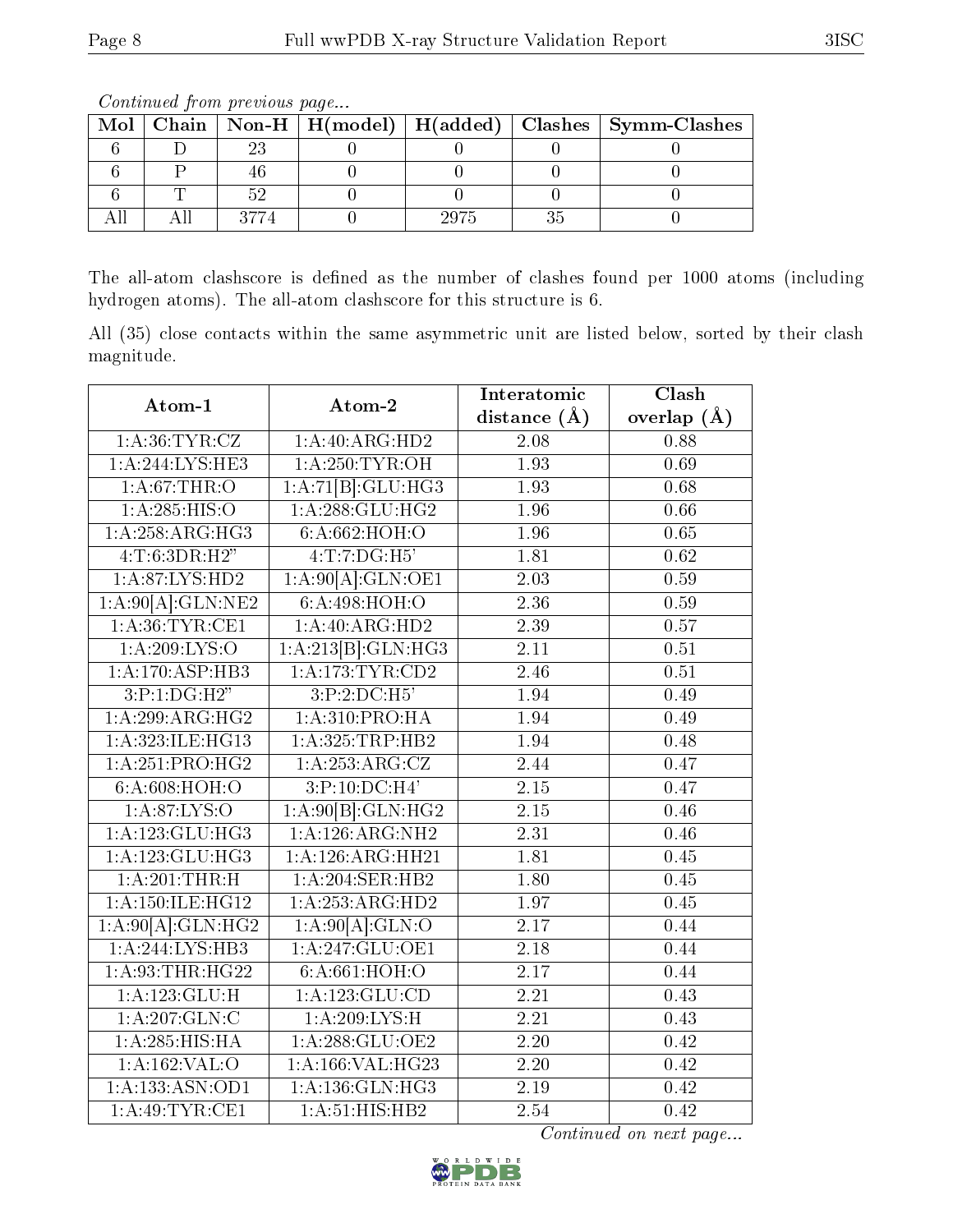|--|--|

| Atom-1              | Atom-2            | Interatomic<br>distance $(A)$ | Clash<br>overlap $(A)$ |
|---------------------|-------------------|-------------------------------|------------------------|
| 1: A:277: ILE: HG13 | 6:A:369:HOH:O     | 2.19                          | 0.41                   |
| 4: T: 6:3DR:H2"     | 4: T: 7: DG: C5'  | 2.49                          | 0.41                   |
| 1:A:292:THR:HG23    | 1:A:292:THR:O     | 2.19                          | 0.41                   |
| 1:A:297:THR:HB      | 6:A:436:HOH:O     | 2.20                          | 0.41                   |
| 1: A:87:LYS:HA      | 1:A:90[A]:GLN:OE1 | 2.21                          | በ 41                   |

Continued from previous page...

There are no symmetry-related clashes.

### 5.3 Torsion angles  $(i)$

#### 5.3.1 Protein backbone  $(i)$

In the following table, the Percentiles column shows the percent Ramachandran outliers of the chain as a percentile score with respect to all X-ray entries followed by that with respect to entries of similar resolution.

The Analysed column shows the number of residues for which the backbone conformation was analysed, and the total number of residues.

| Mol   Chain | $\boldsymbol{\mathrm{Analysed}}$                                          |  | Favoured   Allowed   Outliers   Percentiles                      |
|-------------|---------------------------------------------------------------------------|--|------------------------------------------------------------------|
|             | $\mid$ 327/335 (98%) $\mid$ 314 (96%) $\mid$ 12 (4%) $\mid$ 1 (0%) $\mid$ |  | $\begin{array}{ c c c c c } \hline 41 & 37 \ \hline \end{array}$ |

All (1) Ramachandran outliers are listed below:

| Mol | Chain | $\pm$ Res $^+$ | L'vpe |
|-----|-------|----------------|-------|
|     |       |                |       |

#### 5.3.2 Protein sidechains  $\left( \mathbf{i} \right)$

In the following table, the Percentiles column shows the percent sidechain outliers of the chain as a percentile score with respect to all X-ray entries followed by that with respect to entries of similar resolution.

The Analysed column shows the number of residues for which the sidechain conformation was analysed, and the total number of residues.

| Mol   Chain | Analysed                     |                   | Rotameric   Outliers   Percentiles |
|-------------|------------------------------|-------------------|------------------------------------|
|             | $286/295(97\%)$   281 (98\%) | $1\quad 5\ (2\%)$ | 65<br>60 <sup>1</sup>              |

All (5) residues with a non-rotameric sidechain are listed below:

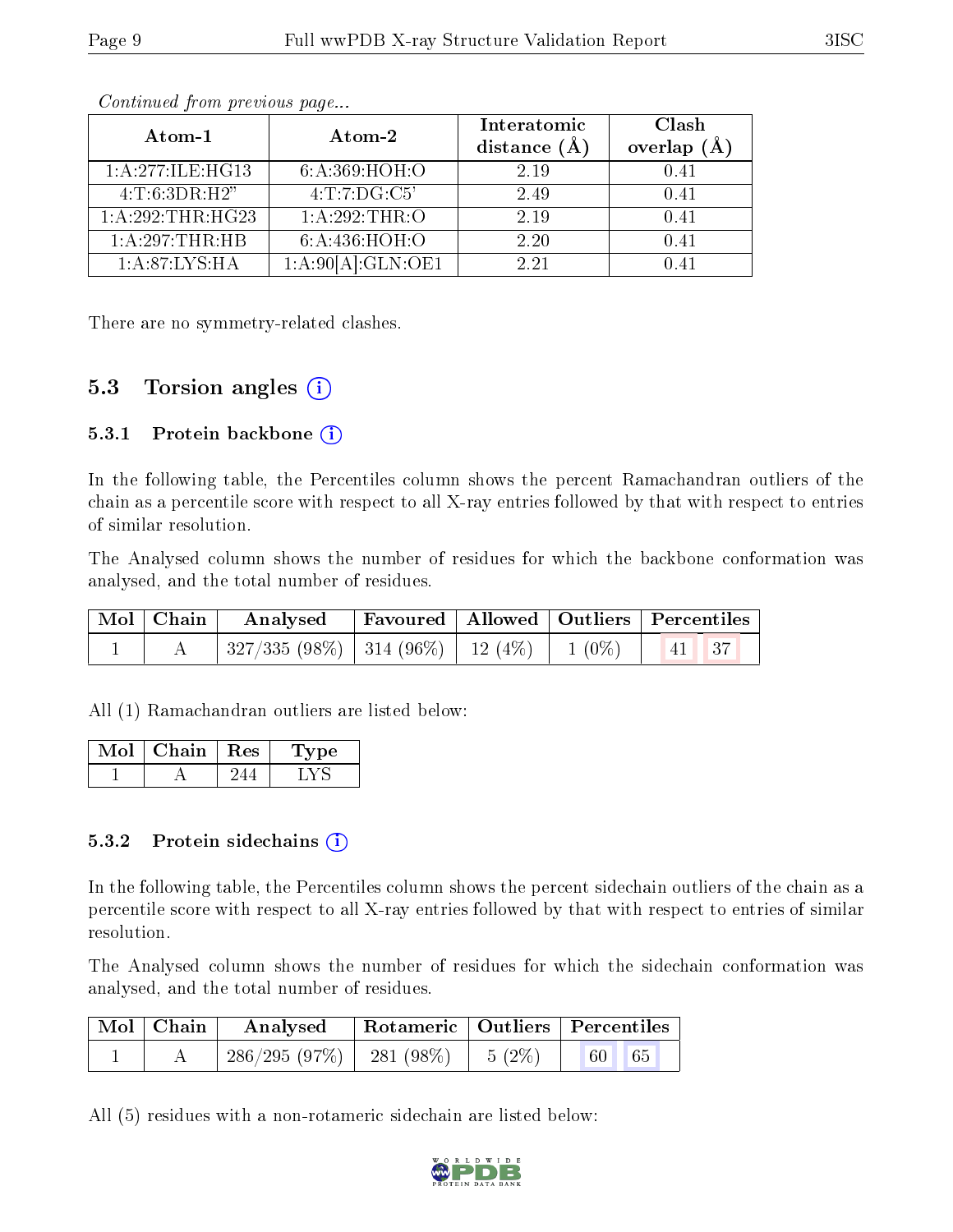| Mol | Chain | Res   | Type       |
|-----|-------|-------|------------|
|     |       | 90[A] | <b>GLN</b> |
|     |       | 90 B  | <b>GLN</b> |
|     |       | 130   | <b>ASP</b> |
|     |       | 325   | <b>TRP</b> |
|     |       | 328   | $\rm{ARG}$ |

Some sidechains can be flipped to improve hydrogen bonding and reduce clashes. All (2) such sidechains are listed below:

| Mol | Chain | Res | Type' |
|-----|-------|-----|-------|
|     |       |     | GL N  |
|     |       | 264 | $-GL$ |

#### 5.3.3 RNA  $(i)$

There are no RNA molecules in this entry.

### 5.4 Non-standard residues in protein, DNA, RNA chains  $(i)$

1 non-standard protein/DNA/RNA residue is modelled in this entry.

In the following table, the Counts columns list the number of bonds (or angles) for which Mogul statistics could be retrieved, the number of bonds (or angles) that are observed in the model and the number of bonds (or angles) that are defined in the Chemical Component Dictionary. The Link column lists molecule types, if any, to which the group is linked. The Z score for a bond length (or angle) is the number of standard deviations the observed value is removed from the expected value. A bond length (or angle) with  $|Z| > 2$  is considered an outlier worth inspection. RMSZ is the root-mean-square of all Z scores of the bond lengths (or angles).

| Mol | Type | Chain | $\operatorname{Res}$ | Link |        | Bond lengths |       | Bond angles |      |          |
|-----|------|-------|----------------------|------|--------|--------------|-------|-------------|------|----------|
|     |      |       |                      |      | Jounts | RMSZ         | $\#Z$ | Counts      | RMSZ | -#T<br>Z |
|     | 3DR  | m.    |                      |      |        | 0.35         |       |             |      |          |

In the following table, the Chirals column lists the number of chiral outliers, the number of chiral centers analysed, the number of these observed in the model and the number defined in the Chemical Component Dictionary. Similar counts are reported in the Torsion and Rings columns. '-' means no outliers of that kind were identified.

|     |  |  | Mol   Type   Chain   Res   Link   Chirals   Torsions   Rings |  |
|-----|--|--|--------------------------------------------------------------|--|
| 3DR |  |  | $\mid$ 1/3/15/16 $\mid$ 0/1/1/1 $\mid$                       |  |

There are no bond length outliers.

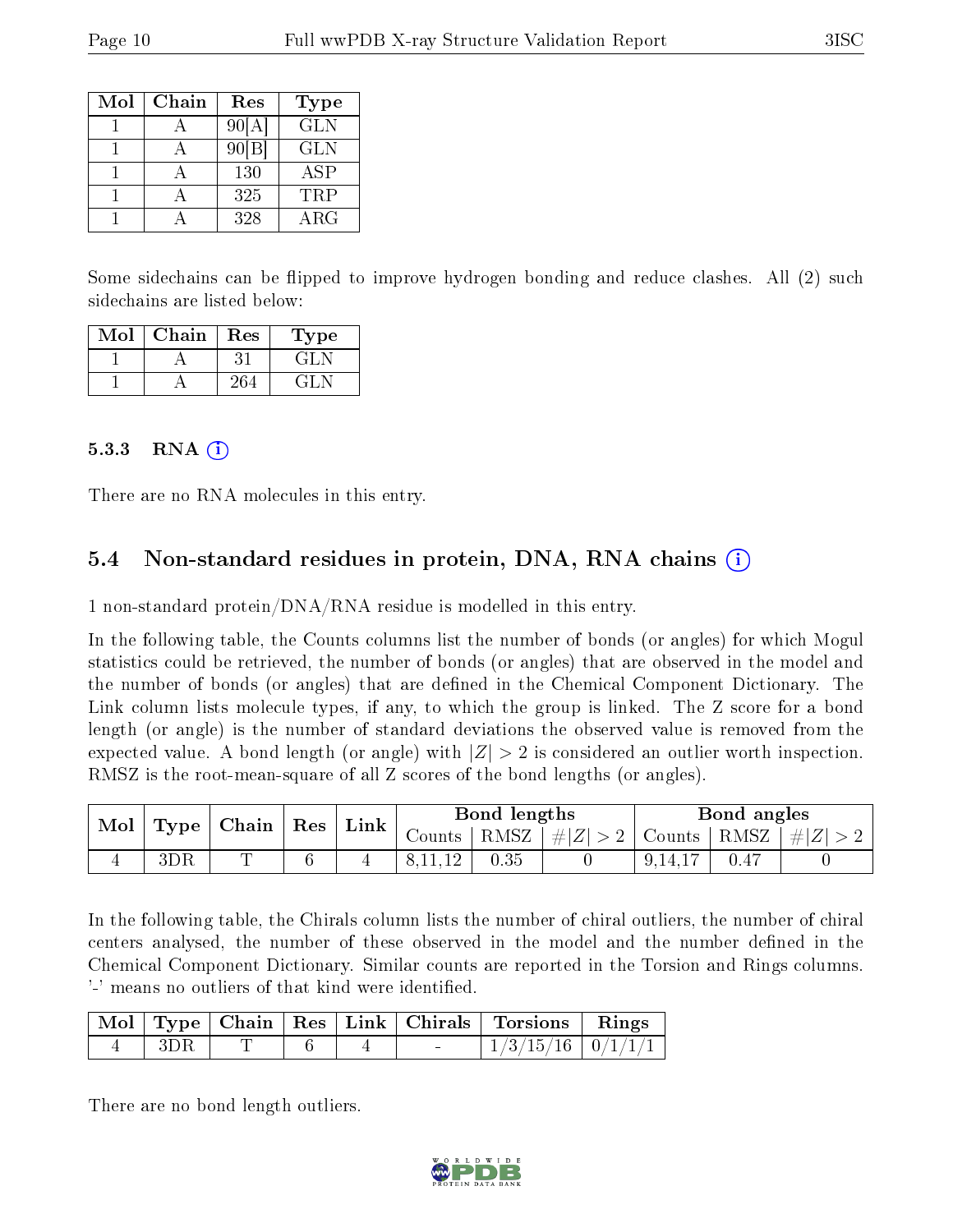There are no bond angle outliers.

There are no chirality outliers.

All (1) torsion outliers are listed below:

| $\overline{\text{Mol}}$   Chain   Res   Type ' |  | Atoms              |
|------------------------------------------------|--|--------------------|
|                                                |  | $+$ C4'-C5'-O5'-P. |

There are no ring outliers.

1 monomer is involved in 2 short contacts:

|  |  | Mol   Chain   Res   Type   Clashes   Symm-Clashes |
|--|--|---------------------------------------------------|
|  |  |                                                   |

#### 5.5 Carbohydrates  $(i)$

There are no carbohydrates in this entry.

### 5.6 Ligand geometry  $(i)$

Of 4 ligands modelled in this entry, 4 are monoatomic - leaving 0 for Mogul analysis.

There are no bond length outliers.

There are no bond angle outliers.

There are no chirality outliers.

There are no torsion outliers.

There are no ring outliers.

No monomer is involved in short contacts.

### 5.7 [O](https://www.wwpdb.org/validation/2017/XrayValidationReportHelp#nonstandard_residues_and_ligands)ther polymers (i)

There are no such residues in this entry.

### 5.8 Polymer linkage issues  $(i)$

There are no chain breaks in this entry.

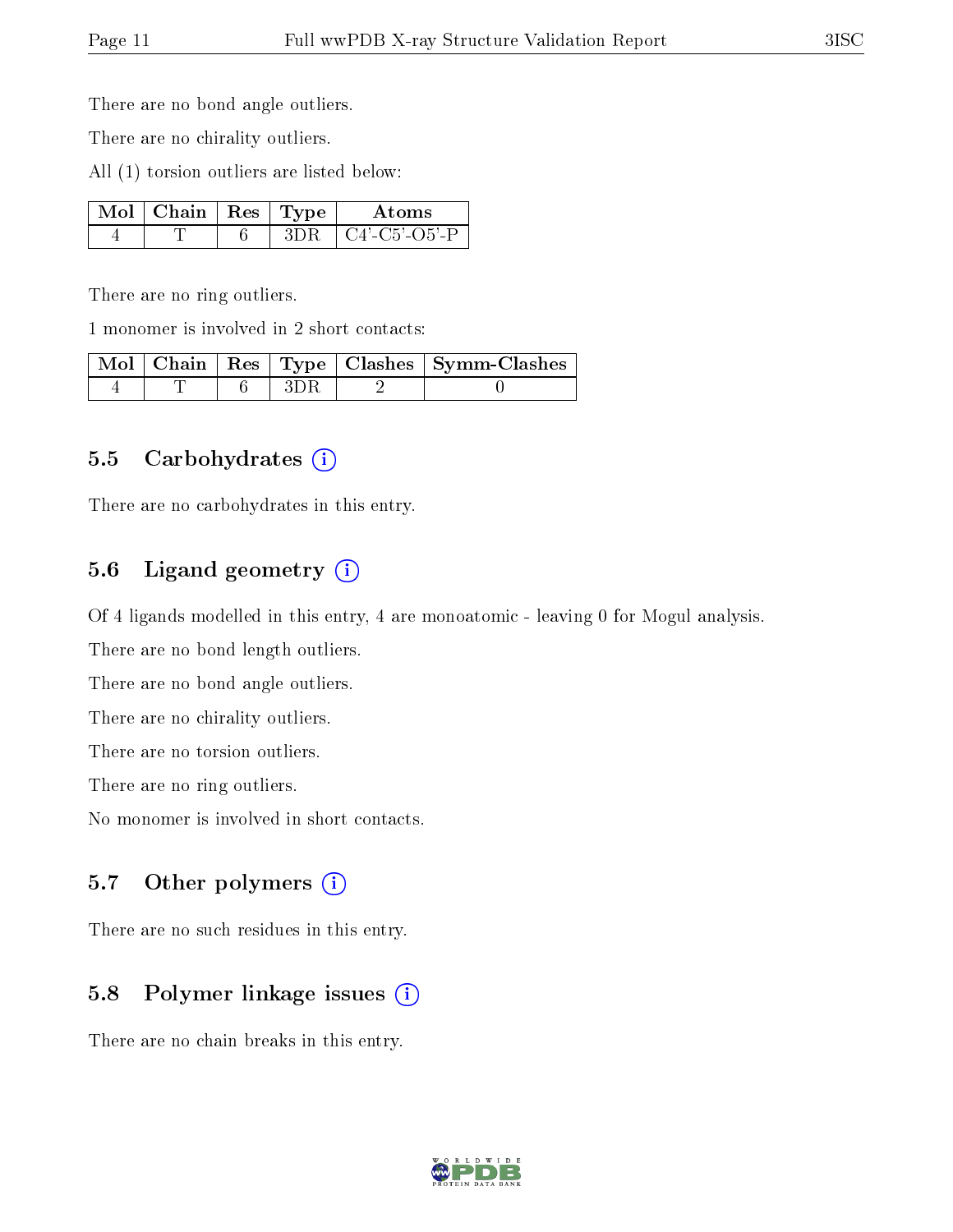# 6 Fit of model and data  $\left( \cdot \right)$

# 6.1 Protein, DNA and RNA chains (i)

In the following table, the column labelled  $#RSRZ>2'$  contains the number (and percentage) of RSRZ outliers, followed by percent RSRZ outliers for the chain as percentile scores relative to all X-ray entries and entries of similar resolution. The OWAB column contains the minimum, median,  $95<sup>th</sup>$  percentile and maximum values of the occupancy-weighted average B-factor per residue. The column labelled ' $Q< 0.9$ ' lists the number of (and percentage) of residues with an average occupancy less than 0.9.

| Mol            | Chain       | Analysed        | ${ <\hspace{-1.5pt}{\mathrm{RSRZ}} \hspace{-1.5pt}>}$ | $\rm \#RSRZ{>}2$                                | $OWAB(A^2)$    | Q <sub>0.9</sub> |
|----------------|-------------|-----------------|-------------------------------------------------------|-------------------------------------------------|----------------|------------------|
|                | A           | 327/335(97%)    | 0.01                                                  | $13(3\%)$ 38<br> 37                             | 11, 22, 42, 72 |                  |
| 2              | D           | $5/5(100\%)$    | $-0.63$                                               | $\vert\vert$ 100 $\vert$<br>100                 | 18, 18, 28, 35 |                  |
| 3              | P           | $10/10$ (100\%) | $-0.45$                                               | $\sqrt{100}$<br>100                             | 15, 24, 31, 31 |                  |
| $\overline{4}$ | $\mathbf T$ | $15/16$ (93\%)  | $-0.51$                                               | $\vert\vert$ 100 $\vert$<br>$\vert$ 100 $\vert$ | 13, 24, 40, 44 |                  |
| All            | All         | $357/366$ (97%) | $-0.03$                                               | $13(3\%)$<br>42<br>42                           | 11, 22, 42, 72 |                  |

All (13) RSRZ outliers are listed below:

| Mol          | Chain | Res | <b>Type</b> | <b>RSRZ</b> |
|--------------|-------|-----|-------------|-------------|
| $\mathbf{1}$ | A     | 10  | THR         | 5.7         |
| 1            | А     | 208 | PRO         | 5.3         |
| $\mathbf{1}$ | А     | 245 | <b>ASN</b>  | 5.3         |
| 1            | А     | 7   | PRO         | 5.0         |
| $\mathbf{1}$ | А     | 244 | <b>LYS</b>  | 4.2         |
| $\mathbf{1}$ | А     | 304 | THR         | 3.7         |
| $\mathbf{1}$ | А     | 246 | <b>ASP</b>  | 2.6         |
| $\mathbf{1}$ | A     | 8   | GLN         | 2.5         |
| 1            | А     | 270 | LEU         | $2.5\,$     |
| 1            | А     | 247 | GLU         | 2.4         |
| 1            | A     | 288 | GLU         | 2.4         |
| 1            | А     | 207 | GLN         | 2.0         |
| 1            | А     | 130 | ASP         | 2.0         |

# 6.2 Non-standard residues in protein, DNA, RNA chains  $(i)$

In the following table, the Atoms column lists the number of modelled atoms in the group and the number defined in the chemical component dictionary. The B-factors column lists the minimum, median,  $95<sup>th</sup>$  percentile and maximum values of B factors of atoms in the group. The column labelled  $Q< 0.9$ ' lists the number of atoms with occupancy less than 0.9.